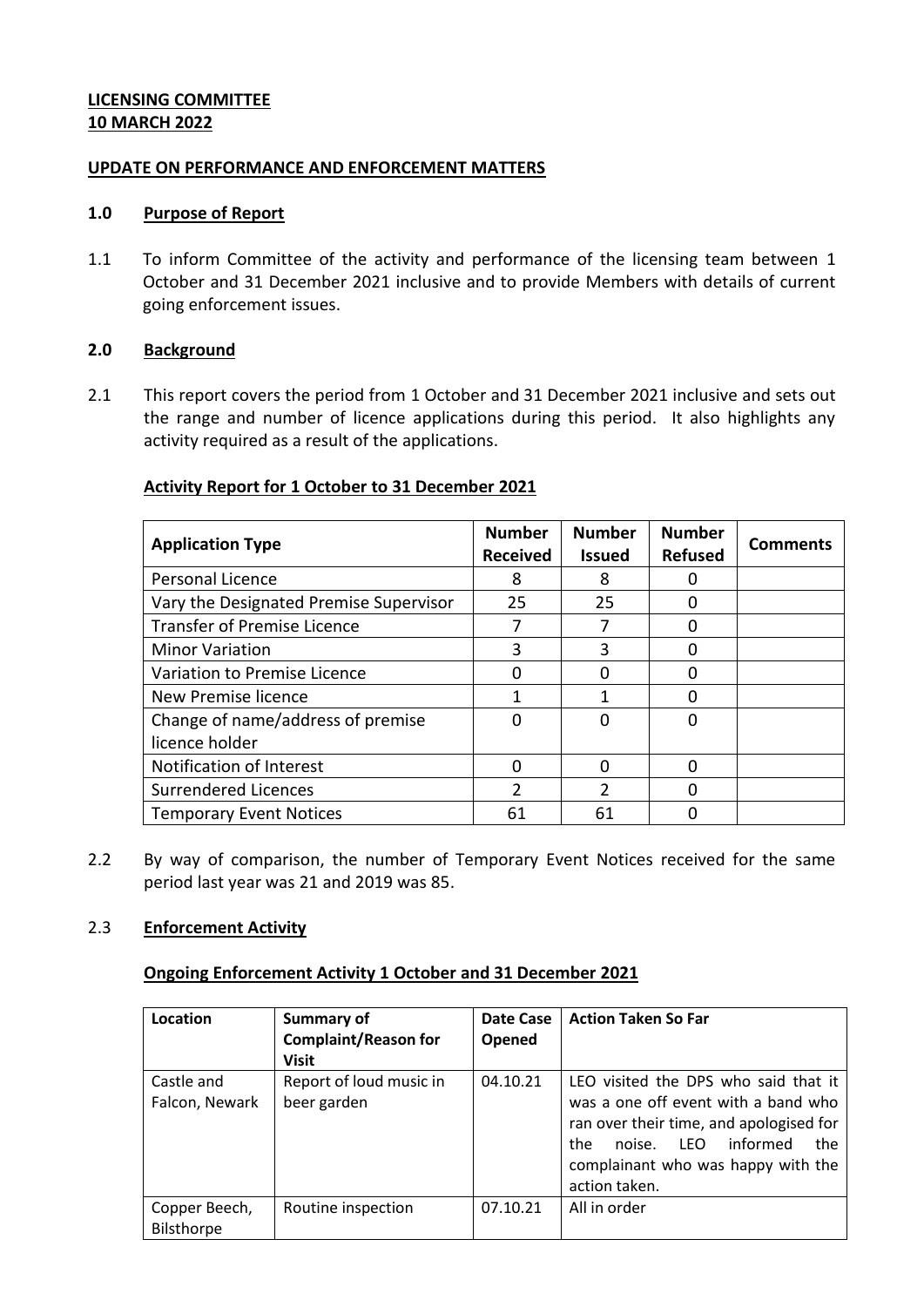| Wheatsheaf,<br><b>Newark</b>       | Routine inspection                      | 11.10.21 | All in order                                                                                                                                                                                                                      |
|------------------------------------|-----------------------------------------|----------|-----------------------------------------------------------------------------------------------------------------------------------------------------------------------------------------------------------------------------------|
| Castle and<br>Falcon, Newark       | Routine inspection                      | 11.10.21 | All in order                                                                                                                                                                                                                      |
| Ruby News,<br>Clipstone            | Visit to discuss Challenge<br>25 checks | 11.10.21 | All in order, LEO visited to discuss<br>Challenge 25 policies ahead of test<br>purchasing operation to take place<br>shortly.                                                                                                     |
| Co-op Mansfield<br>Road, Clipstone | Visit to discuss Challenge<br>25 checks | 11.10.21 | All in order, LEO visited to discuss<br>Challenge 25 policies ahead of test<br>purchasing operation to take place<br>shortly.                                                                                                     |
| The Pit Stone,<br>Clipstone        | Visit to discuss Challenge<br>25 checks | 11.10.21 | All in order, LEO visited to discuss<br>Challenge 25 policies ahead of test<br>purchasing operation to take place<br>shortly.                                                                                                     |
| Tawny Owl,<br><b>Newark</b>        | Routine inspection                      | 20.10.21 | All in order                                                                                                                                                                                                                      |
| Grove,<br><b>Balderton</b>         | Routine inspection                      | 20.10.21 | All in order                                                                                                                                                                                                                      |
| Inn on the<br>Green,<br>Coddington | Routine inspection                      | 20.10.21 | All in order                                                                                                                                                                                                                      |
| White Hind,<br>Newark              | Routine inspection                      | 25.10.21 | All in order                                                                                                                                                                                                                      |
| Chesters,<br><b>Balderton</b>      | Routine inspection                      | 25.10.21 | All in order                                                                                                                                                                                                                      |
| Roman Way,<br>Newark               | Routine inspection                      | 25.10.21 | All in order                                                                                                                                                                                                                      |
| Plough,<br>Coddington              | Routine inspection                      | 25.10.21 | All in order                                                                                                                                                                                                                      |
| Black Swan,<br>Edwinstowe          | Affray at premises                      | 25.10.21 | LEO spoke to the director of the<br>company who own the pub to inform<br>them of the incident. The offenders<br>were barred from the premises and<br>the DPS was verbally advised to report<br>all serious incidents to PubWatch. |
| Old Kings Arms,<br><b>Newark</b>   | Routine inspection                      | 01.11.21 | All in order                                                                                                                                                                                                                      |
| Old Post Office,<br>Newark         | Routine inspection                      | 01.11.21 | All in order                                                                                                                                                                                                                      |
| Spring House,<br><b>Newark</b>     | Routine inspection                      | 01.11.21 | All in order                                                                                                                                                                                                                      |
| White Swan,<br>Newark              | Routine inspection                      | 01.11.21 | All in order                                                                                                                                                                                                                      |
| White Hart,<br>Newark              | Routine inspection                      | 01.11.21 | All in order                                                                                                                                                                                                                      |
| Admiral Rodney,<br>Southwell       | Routine inspection                      | 02.11.21 | Advised that they need a gaming<br>machine permit, which has now been<br>applied for and granted.                                                                                                                                 |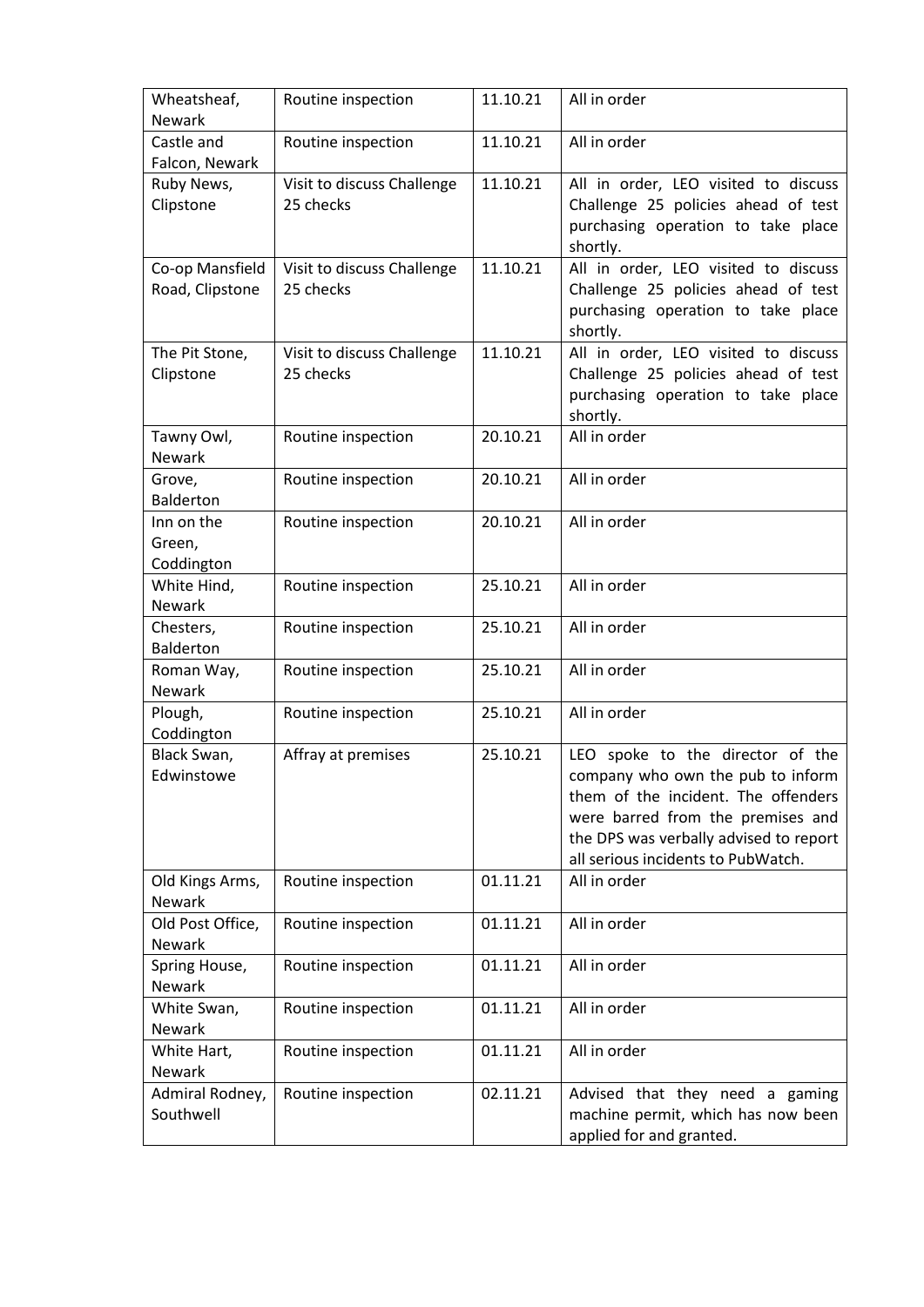| Crown Hotel,<br>Southwell             | Routine inspection                                                     | 02.11.21 | 5 actions (Gaming permit to be seen,<br>signs to respect neighbours at exits,<br>CCTV to record for 31 days, staff<br>training records, refusals book). LEO<br>followed up and all actions have now<br>been completed.                                                                                            |
|---------------------------------------|------------------------------------------------------------------------|----------|-------------------------------------------------------------------------------------------------------------------------------------------------------------------------------------------------------------------------------------------------------------------------------------------------------------------|
| Final Whistle,<br>Southwell           | Routine inspection                                                     | 02.11.21 | All in order                                                                                                                                                                                                                                                                                                      |
| McColls,<br>Southwell                 | Routine inspection                                                     | 10.11.21 | 2 actions (staff training records, 31<br>days of CCTV to be seen). LEO<br>revisited and both actions completed.                                                                                                                                                                                                   |
| Jolly Roger,<br>Ollerton              | Routine inspection                                                     | 10.11.21 | 1 action (gaming permit to be seen).<br>Permit has now been seen, all in<br>order.                                                                                                                                                                                                                                |
| White Hart,<br>Ollerton               | Routine inspection                                                     | 10.11.21 | All in order                                                                                                                                                                                                                                                                                                      |
| Hop Pole,<br>Ollerton                 | Routine inspection                                                     | 10.11.21 | 1 action (refusals book). The premises<br>is now temporarily closed but this will<br>be followed up when they reopen.                                                                                                                                                                                             |
| Harrow Inn,<br>Boughton               | Routine inspection                                                     | 10.11.21 | 1 action (gaming permit to be seen).<br>Permit has now been seen, all in<br>order.                                                                                                                                                                                                                                |
| Bargain Booze,<br>Ollerton            | Routine inspection                                                     | 11.11.21 | 3 actions (full copy of licence to be<br>seen, DPS personal licence to be seen,<br>correct time to be displayed on CCTV).<br>LEO revisited the premises and found<br>all in order.                                                                                                                                |
| Co-op<br>Ropewalk,<br>Southwell       | Routine inspection                                                     | 16.11.21 | All in order                                                                                                                                                                                                                                                                                                      |
| Bird in Hand,<br>Blidworth            | Routine inspection                                                     | 16.11.21 | All in order                                                                                                                                                                                                                                                                                                      |
| One Stop King<br>Street,<br>Southwell | Routine inspection                                                     | 16.11.21 | All in order                                                                                                                                                                                                                                                                                                      |
| Plough, Ollerton                      | Routine inspection                                                     | 16.11.21 | All in order                                                                                                                                                                                                                                                                                                      |
| Hammer and<br>Wedge,<br>Edwinstowe    | Routine inspection                                                     | 16.11.21 | All in order                                                                                                                                                                                                                                                                                                      |
| Alders, Ollerton                      | Routine inspection                                                     | 16.11.21 | All in order                                                                                                                                                                                                                                                                                                      |
| Black Swan,<br>Edwinstowe             | Report of screaming and<br>a man urinating in back<br>yard of premises | 17.11.21 | LEO spoke to DPS, who said he was<br>unaware of the issues outside as the<br>pub was very busy. LEO spoke to the<br>owners of the pub and advised that<br>the DPS has a responsibility to keep<br>good order outside. The DPS later<br>identified the couple who had been<br>screaming outside and spoke to them. |
| Lord Ted,<br>Farndon                  | Routine inspection                                                     | 17.11.21 | All in order                                                                                                                                                                                                                                                                                                      |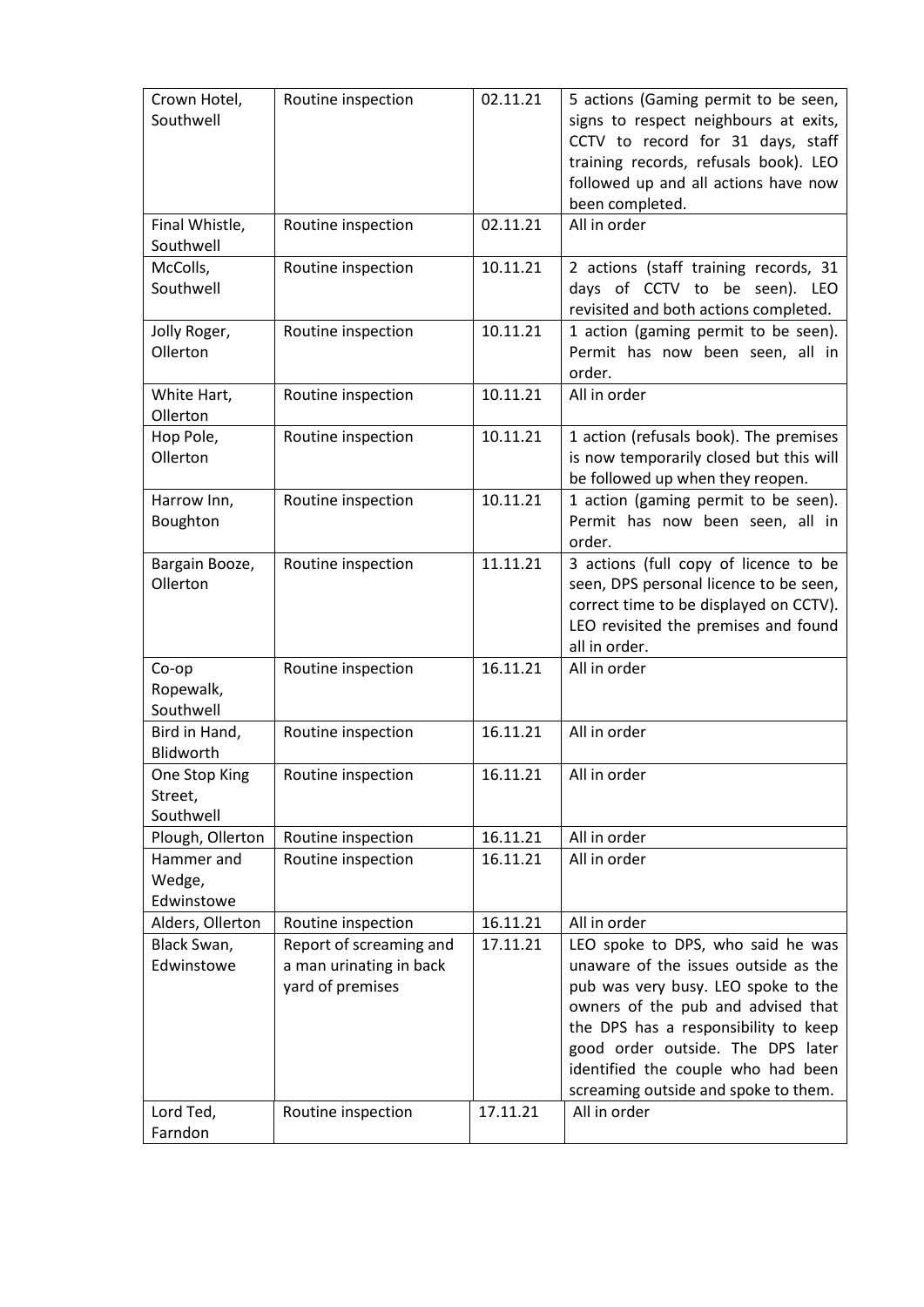| Plough, Ollerton                 | Complaint of regular anti-<br>social behaviour and<br>broken glass in the street | 18.11.21 | LEO has been unable to contact the<br>complainant. LEO spoke to DPS, who<br>could not recall any fights or broken<br>glass in recent weeks. Plastic glasses<br>are issued after 10pm. Complaint<br>closed as the complainant has been<br>uncontactable.                                                                                                   |
|----------------------------------|----------------------------------------------------------------------------------|----------|-----------------------------------------------------------------------------------------------------------------------------------------------------------------------------------------------------------------------------------------------------------------------------------------------------------------------------------------------------------|
| Dog and Duck,<br>Clipstone       | Routine inspection                                                               | 22.11.21 | All in order                                                                                                                                                                                                                                                                                                                                              |
| Top Club,<br>Clipstone           | Routine inspection                                                               | 22.11.21 | All in order                                                                                                                                                                                                                                                                                                                                              |
| Hearty<br>Goodfellow             | Routine inspection                                                               | 23.11.21 | 3 actions (full premises licence and<br>DPS personal licence to be seen, small<br>measures to be advertised). All<br>actions now completed after follow<br>up by LEO.                                                                                                                                                                                     |
| Wheatsheaf Inn,<br>Southwell     | Routine inspection                                                               | 23.11.21 | 2 actions (full premises licence and<br>DPS personal licence to be seen). All<br>actions now completed after follow<br>up by LEO.                                                                                                                                                                                                                         |
| Black Bull,<br>Blidworth         | Routine inspection                                                               | 23.11.21 | 2 actions (DPS personal licence to be<br>seen, letter of authority,<br>small<br>measures to be advertised correctly).<br>All actions now completed<br>after<br>follow up by LEO.                                                                                                                                                                          |
| The Archer,<br>Rainworth         | Routine inspection                                                               | 23.11.21 | 4 actions (Signs requesting customers<br>to leave quietly, CCTV playback for 30<br>days to be seen, gaming machine<br>permit and refusals book to be seen).<br>LEO revisited and all actions were<br>completed.                                                                                                                                           |
| The Venue,<br>Rainworth          | Routine inspection                                                               | 23.11.21 | All in order                                                                                                                                                                                                                                                                                                                                              |
| Old Coach<br>House,<br>Southwell | Routine inspection                                                               | 23.11.21 | All in order                                                                                                                                                                                                                                                                                                                                              |
| McCarrolls,<br>Southwell         | Routine inspection                                                               | 23.11.21 | 3 actions (DPS personal licence and<br>staff training records to be seen, CCTV<br>playback for 31 days to be seen). LEO<br>revisited<br>and<br>all<br>actions<br>were<br>completed.                                                                                                                                                                       |
| Tom Browns,<br>Gunthorpe         | Complaint of people and<br>music noise from the<br>premises                      | 23.11.21 | LEO spoke to the general manager,<br>who was aware of complaints and<br>said that staff monitor noise levels<br>when events are on. Noise monitoring<br>equipment was installed but the<br>complainant made no recordings. No<br>further complaints received but the<br>complainant has been advised to<br>keep diary sheets of any further<br>incidents. |